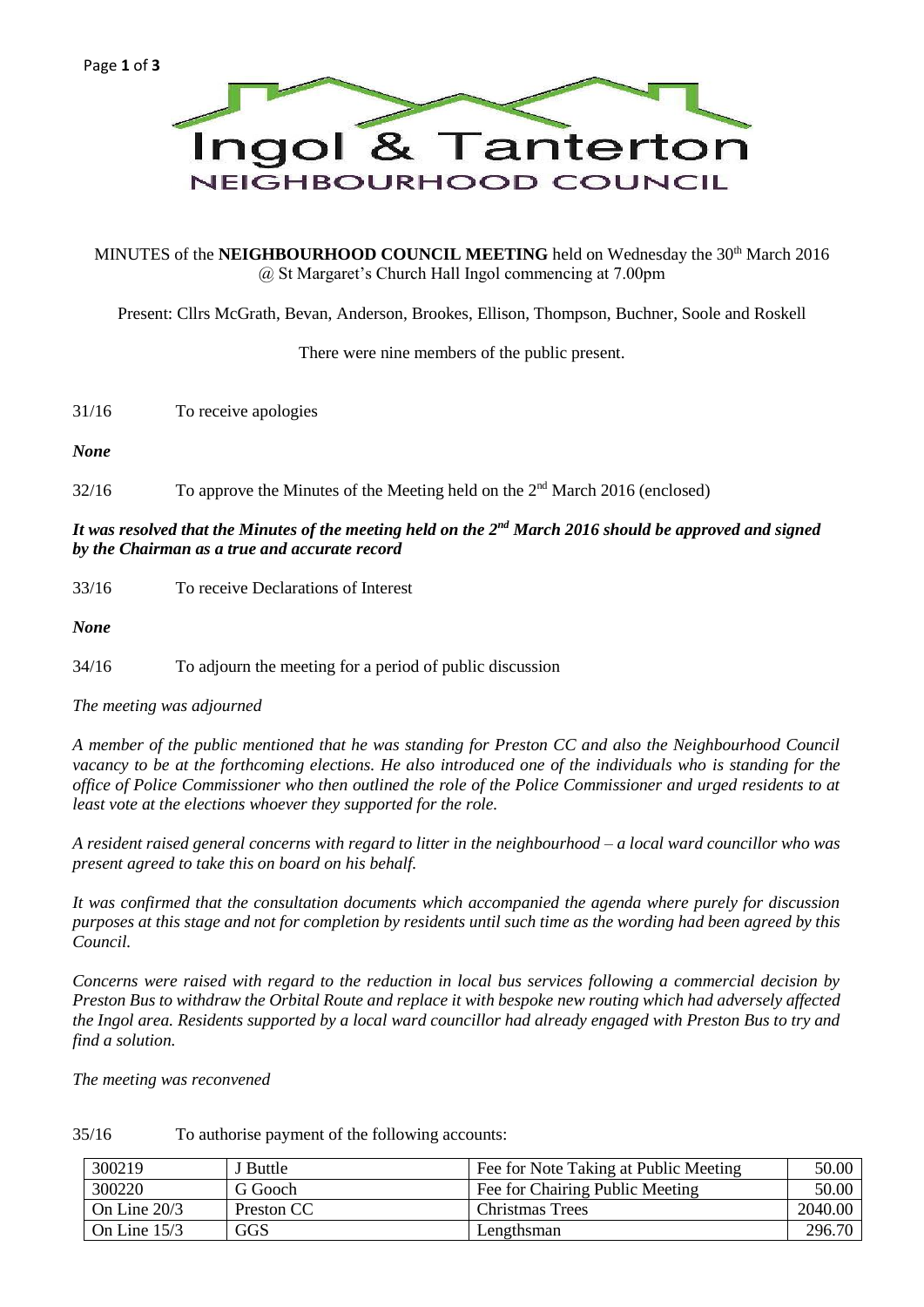| Page 2 of 3    |                          |                       |         |
|----------------|--------------------------|-----------------------|---------|
| On Line $15/3$ | Peerless Fencing         | <b>Barrier Repair</b> | 781.06  |
| 300221         | W V Mcennerney - Whittle | Salary & Expenses     | 1153.22 |
| 300222         | Inland Revenue           | <b>Tax Deductions</b> | 698.00  |

### *It was resolved that the above mentioned payments should be approved*

36/16 To consider the enclosed proposed consultation document in respect of the installation of benches around Tanterton Village Green and agree that if approved or an amendment approved that this Council approve the printing of 30 leaflets for distribution to dwellings in the immediate area of TVG.

#### *It was resolved that the proposed consultation document should be approved and distributed but that the consultation should cover 300 properties in the close vicinity to the proposed bench locations.*

37/16 To consider the enclosed report concerning the procurement of two new notice boards:

- Agree the locations
- Agree the allocation of the procurement from the quotes obtained
- Authorise the project to be undertaken and that any requisite costs be incurred (planning applications and so forth) at the discretion of the Clerk

*It was resolved that only one notice board should be purchased at this stage since there were discussions taking place with regard to improvements to the Tanterton shops area and that the addition of a new notice board might be better done in conjunction with those discussions.*

*It was then resolved that the one notice board should be located at point 'A' on the map distributed with the agenda papers being on the pavement adjacent and central to the car parking area subject to appropriate planning permission if required.*

*It was further resolved that Whitehall Direct Ltd should be appointed to undertake the installation as per their quotation and that any further costs should be incurred only at the discretion of the Clerk.*

38/16 To consider the enclosed suggested questionnaire relating to the formation of a Community Plan and subject to its agreement decide whether it should be issued as part of a 'booklet' as outlined in the attached notes and if so extend the terms of reference of the existing working group to produce a 'mock up' for the approval of this Council at a future meeting and a specific timescale plan as to how responses will be obtained from all groups in the community in such numbers that the response/findings have validity.

*It was resolved that this item should be deferred until such time that the Clerk has had an opportunity to discuss with the existing working group a revision to the consultation document in order to make the questions more specific to want residents actually want as suggested in the recent 'performance report' rather than broad brush priorities. The Clerk has available a copy of the questionnaire used by Hutton Parish Council and will also seek to obtain another used by a local Parish Council in order to aide those discussions.*

39/16 To consider the appointment of a working group to take forward any further discussions with Lancashire Constabulary with regard to the procurement of an additional PSCO for this area who will then forward for consideration such proposals that might have been negotiated for the consideration and agreement or otherwise of this Council

*It was resolved that Cllrs Anderson, McGrath, the Clerk and Peter Mason (a local resident who has worked with the local constabulary) should form the above mentioned working group and engage with Lancashire Constabulary once the Clerk has received a response to the request from Lancashire Constabularly asking for a formal meeting to discuss possibilities.*